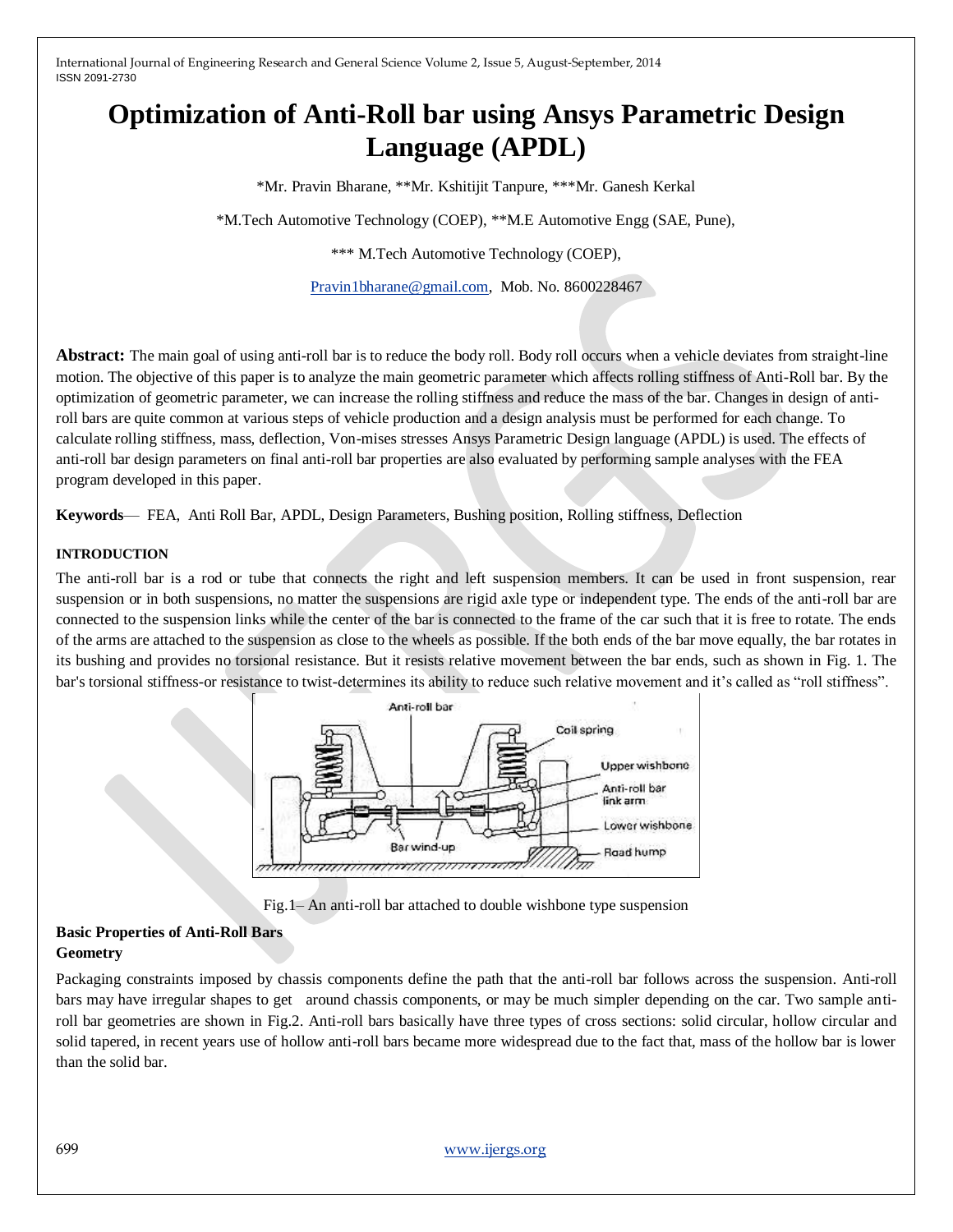

Fig.2 - Sample anti-roll bar geometries

### **Material and Processing**:

Anti-roll bars are usually manufactured from SAE Class 550 and Class 700 Steels. The steels included in this class have SAE codes from G5160 to G6150 and G1065 to G1090, respectively. Operating stresses should exceed 700 MPa for the bars produced from these materials. Use of materials with high strength to density ratio, such as titanium alloys, is an increasing trend in recent years.

### **Connections**

Anti-roll bars are connected to the other chassis components via four attachments. Two of these are the rubber bushings through which the anti-roll bar is attached to the main frame. And the other two attachments are the fixtures between the suspension members and the anti-roll bar ends, either through the use of short links or directly.

### **Bushings**

There are two major types of anti-roll bar bushings classified according to the axial movement of the anti-roll bar in the bushing. In both types, the bar is free to rotate within the bushing. In the first bushing type, the bar is also free to move along bushing axis while the axial movement is prevented in the second type.



Fig.3 – Bushing (rubber bushings and metal mounting blocks)

The bushing material is also another important parameter. The materials of bushings are commonly rubber, nylon or polyurethane, but even metal bushings are used in some race cars [4].

The main goal of using anti-roll bar is to reduce the body roll. Body roll occurs when a vehicle deviates from straight-line motion. The line connecting the roll centers of front and rear suspensions forms the roll axis roll axis of a vehicle. Center of gravity of a vehicle is normally above this roll axis. Thus, while cornering the centrifugal force creates a roll moment about the roll axis, which is equal to the product of centrifugal force with the distance between the roll axis and the center of gravity. This moment causes the inner suspension to extend and the outer suspension to compress, thus the body roll occurs [5].

## **LITERATURE REVIEW :-**

**[1] Kelvin Hubert, Spartan chassis** et.al studied and explained anti-roll bars are usually manufactured from SAE Class 550 and Class 700 Steels. The steels included in this class have SAE codes from G5160 to G6150 and G1065 to G1090, respectively. Operating stresses should exceed 700 MPa for the bars produced from these materials.

**[2] Mohammad Durali and Ali Reza Kassaiezadeh** studied & proposed the main goal of using anti-roll bar is to reduce the body roll. Body roll occurs when a vehicle deviates from straight-line motion. The line connecting the roll centers of front and rear suspensions forms the roll axis roll axis of a vehicle. Center of gravity of a vehicle is normally above this roll axis. Thus, while cornering the centrifugal force creates a roll moment about the roll axis, which is equal to the product of centrifugal force with the distance between the roll axis and the center of gravity.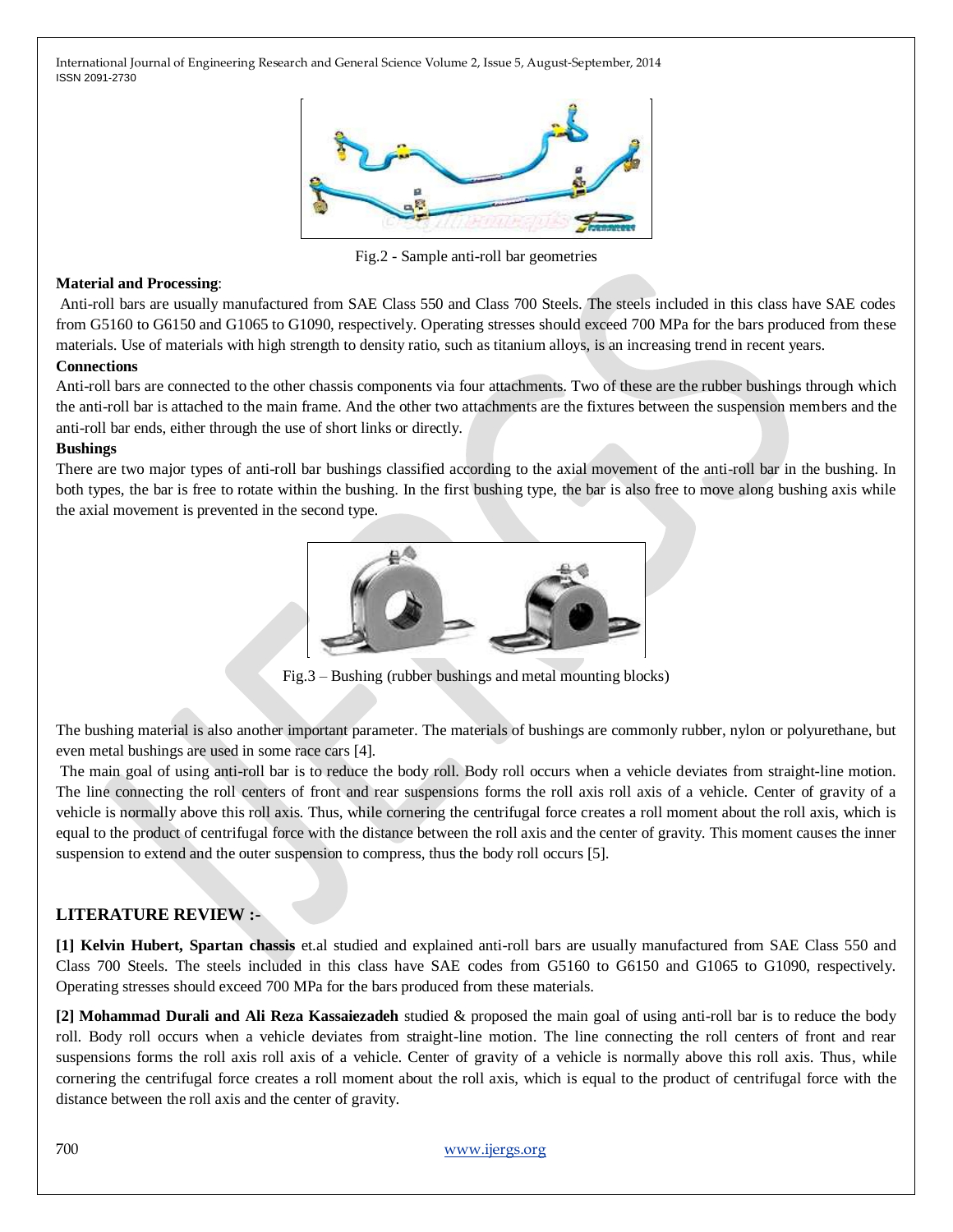**[3] J. E. Shigley, C.R. Mischke** explained that the moment causes the inner suspension to extend and the outer suspension to compress, thus the body roll occurs. Actually, body roll is an unwanted motion. First reason for this is the fact that, too much roll disturbs the driver and gives a feeling of roll-over risk, even in safe cornering. Second reason is its effect on the camber angle of the tires. The purpose of camber angle is to align the wheel load with the point of contact of the tire on the road surface. When camber angle is changed due to body roll, this alignment is lost and also the tire contact patch gets smaller.

## **MATHEMATICAL MODELING OF ANTI-ROLL BAR**

Society of Automotive Engineers (SAE), presents general information about torsion bars and their manufacturing processing in ―Spring Design Manual‖ . Anti-roll bars are dealt as a sub-group of torsion bars. Some useful formulas for calculating the roll stiffness of anti-roll bars and deflection at the end point of the bar under a given loading are provided in the manual. However, the formulations can only be applied to the bars with standard shapes (simple, torsion bar shaped anti-roll bars) [6].The applicable geometry is shown in Fig.4.



Fig.4 -Anti-roll bar geometry used in SAE Spring Design Manual

The loading is applied at point A, inward to or outward from plane of the page. The roll stiffness of such a bar can be calculated as: L= a+b+c **.………………..** (1)

 **…………………** (2)

(L:- half track length)

$$
f_{A} = \frac{P[l1^3 - a^3 + \frac{L}{2}(a+b)^2 + 4l2^2(b+c)}{3EI}
$$

 $(f_A :$ - Deflection of point A)

$$
KR = \frac{PL^2}{2fA}
$$

KR: - Roll Stiffness of the bar

$$
Max shear stress = \frac{T * R}{J}
$$

 **………………….** (4)

 **…………………..** (3)

## **Analysis**

- 1. Define Element Types, Element Real Constants and Material Properties.
- 2. Modeling the Anti-Roll Bar
- 3. Applying Boundary Conditions and Loads

The displacement constraints exist at two locations: at the bar ends and at bushing locations.

The Ux, Uz degrees of freedom are constrained at the bar ends for spherical joints. ROTy and ROTz degrees of freedom are also constrained if pin joints are used. At the bushing locations, free ends of the springs are constrained in all Ux, Uy and Uz degrees of freedom. These elements have no rotational dof's. The other ends of the spring, attached to the beam, are constrained according to the type of the bushing. Ux dof is constrained for the second bushing type which does not allow bar movement along bushing axis. The loading for the first load step -determination of roll stiffness- is a known force, F, applied to the bar ends, in +y direction at one end and in  $-y$  direction at the other end as shown in Fig.5.

701 [www.ijergs.org](http://www.ijergs.org/)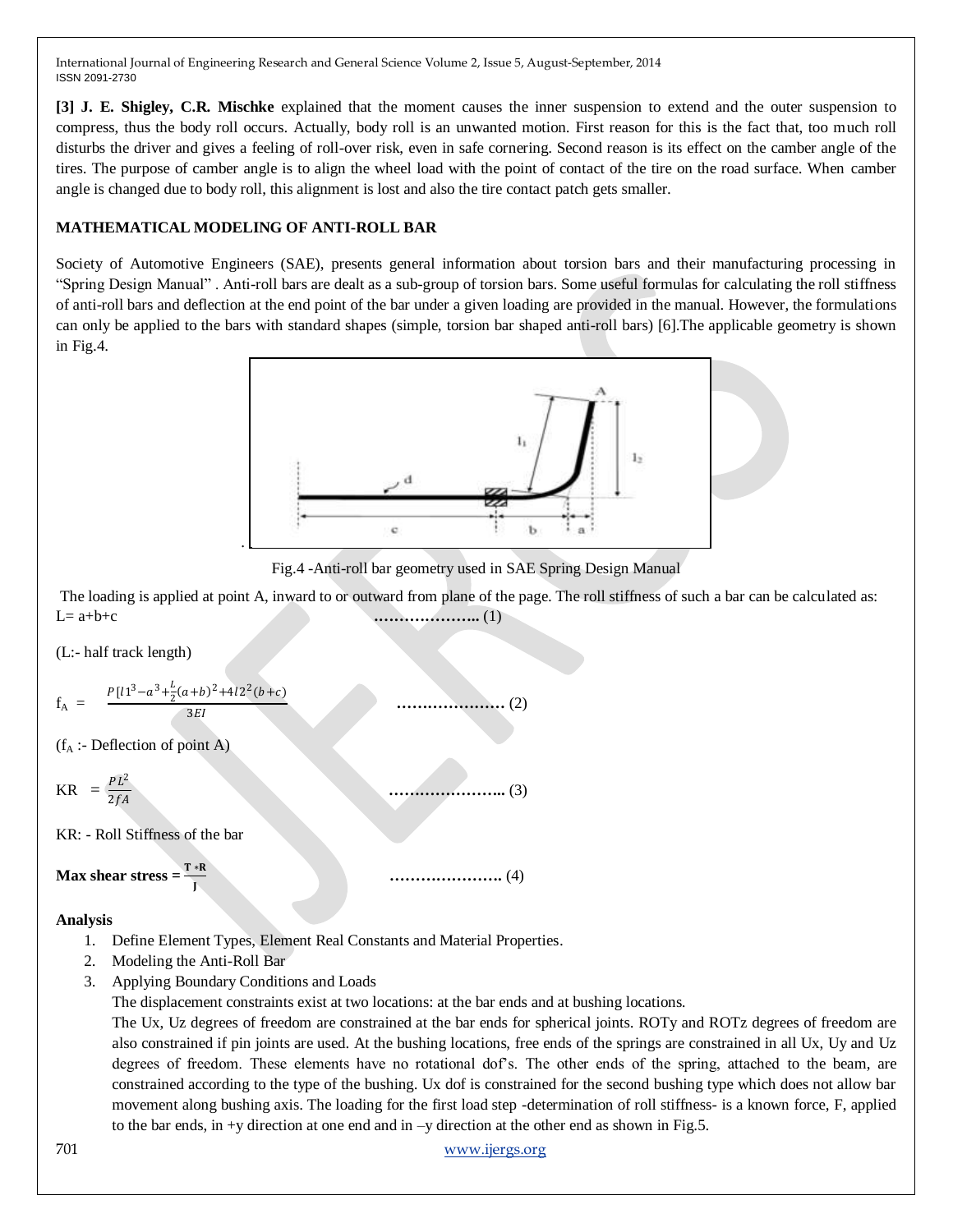

Fig.5- Load step

4. Solution & Post-processing

## **PROGRAM FOR STRUCTURAL ANALYSIS AND OPTIMIZATION OF ANTI-ROLL BAR**

| <b>COMMAND</b>                                            | <b>DISCRIPTION</b>                                     |
|-----------------------------------------------------------|--------------------------------------------------------|
| Fini                                                      |                                                        |
| /clear                                                    |                                                        |
| /filname, Optimisation                                    |                                                        |
| /title, Structural Analysis and Optimisation of Anti-Roll |                                                        |
| Bar                                                       |                                                        |
| $C^{***}$ processing                                      |                                                        |
| /prep7                                                    |                                                        |
| *ask, Outer_dia, Outer diameter of bar, 21.8              |                                                        |
| *ask, Inner dia, Internal diameter of bar, 16             | *Ask - Enter Input Value                               |
| *ask, Length, Total length of the bar, 1100               |                                                        |
| *ask, Width, total width of the bar, 230                  |                                                        |
| *ask,r,fillet radius,50                                   |                                                        |
| *ask, Bush_Pos, Postision of Bush, 390                    |                                                        |
| *ask, Bush_L, Length of Bush, 40                          |                                                        |
| *ask, Load, Vertical Load on bar, 1000                    |                                                        |
| k, 1, 0, 0, 0                                             |                                                        |
| k,2,(Length/2-Outer_dia/2),0,0                            |                                                        |
| k,3,(Length/2-Outer_dia/2),0,Width                        |                                                        |
| k,4,- $(Length/2$ -Outer dia/2),0,0                       |                                                        |
| k,5,-(Length/2-Outer_dia/2),0, Width                      |                                                        |
| k, 6, (Bush_Pos-Bush_L/2), $0,0$                          | $K$ , NPT, X, Y, Z                                     |
| k, 7, (Bush_Pos+Bush_L/2), $0,0$                          | Defines a line between two keypoints.                  |
| k, 8, - (Bush_Pos-Bush_L/2), $0,0$                        |                                                        |
| k, 9, - (Bush_Pos+Bush_L/2), 0, 0                         |                                                        |
| 1,1,6                                                     |                                                        |
| 1,6,7                                                     |                                                        |
| 1,7,2                                                     | L, P1, P2                                              |
| 1,2,3                                                     | Defines a line between two keypoints.                  |
| 1,1,8                                                     |                                                        |
| 1,8,9                                                     |                                                        |
| 1,9,4<br>1,4,5                                            |                                                        |
|                                                           |                                                        |
| /pnum,line,1                                              | PNUM, Label, KEY                                       |
| /pnum, $kp,1$                                             | Controls entity numbering/coloring on plots.           |
| Lplot                                                     | LPLOT, NL1, NL2, NINC                                  |
|                                                           | Displays the selected lines.                           |
| $1$ filt, $3, 4, r$                                       | LFILLT, NL1, NL2, RAD, PCENT                           |
| $If$ ilt, $7, 8, r$                                       | Generates a fillet line between two intersecting lines |
| 702                                                       | www.ijergs.org                                         |
|                                                           |                                                        |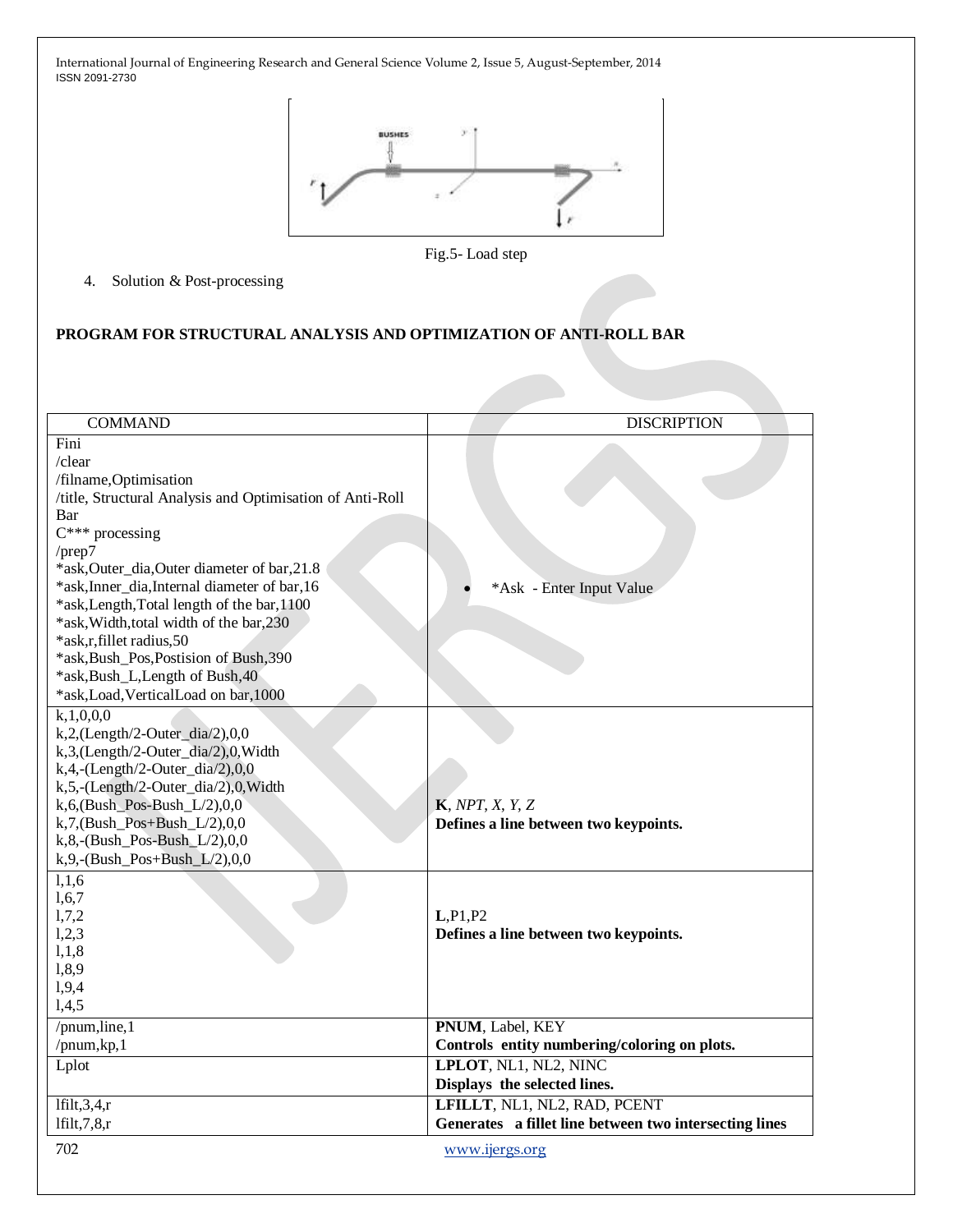| k, 14, 5, 0, 0<br>$k$ , 15, 0, 0, -5<br>circle, $1$ , Outer_dia $/2$ , $14$ , $15$ | CIRCLE, PCENT, RAD, PAXIS, PZERO, ARC<br>Generates circular arc lines. | <b>Results</b><br>obtained<br>from |
|------------------------------------------------------------------------------------|------------------------------------------------------------------------|------------------------------------|
| al, 11, 12, 13, 14<br>circle, 1, Inner dia $/2$ , 14, 15<br>al, 15, 16, 17, 18     |                                                                        | <b>APDL</b><br>M<br>ax.            |
| /pnum, area, $1$                                                                   |                                                                        | Equivalent                         |
| Aplot                                                                              | APLOT, NA1, NA2, NINC, DEGEN, SCALE<br>Displays the selected areas     | $Stress =$<br>332.307              |
| $a$ sba, 1, 2, ., 2                                                                | ASBA, NA1, NA2, SEPO, KEEP1, KEEP2<br>Subtracts areas from areas.      | MPa<br>M                           |
| lsel, s, ,, 11, 18, 1                                                              | LSEL, Type, Item, Comp, VMIN, VMAX, VINC, KSWP                         | ax.                                |
| Lplot                                                                              | Selects a subset of lines.                                             | Principal                          |
| lesize, all, .5                                                                    | LESIZE, NL1, SIZE, ANGSIZ, NDIV, SPACE,                                | $Stress =$                         |
|                                                                                    | Specifies the divisions on unmeshed lines.                             | 351.409                            |

## MPa

- Roll Stiffness = 408.62 Nm/deg
- Deflection  $= 25.86$
- $Mass = 1.85$



## Fig.6- Equivalent Von Mises Stress Distribution on the Bar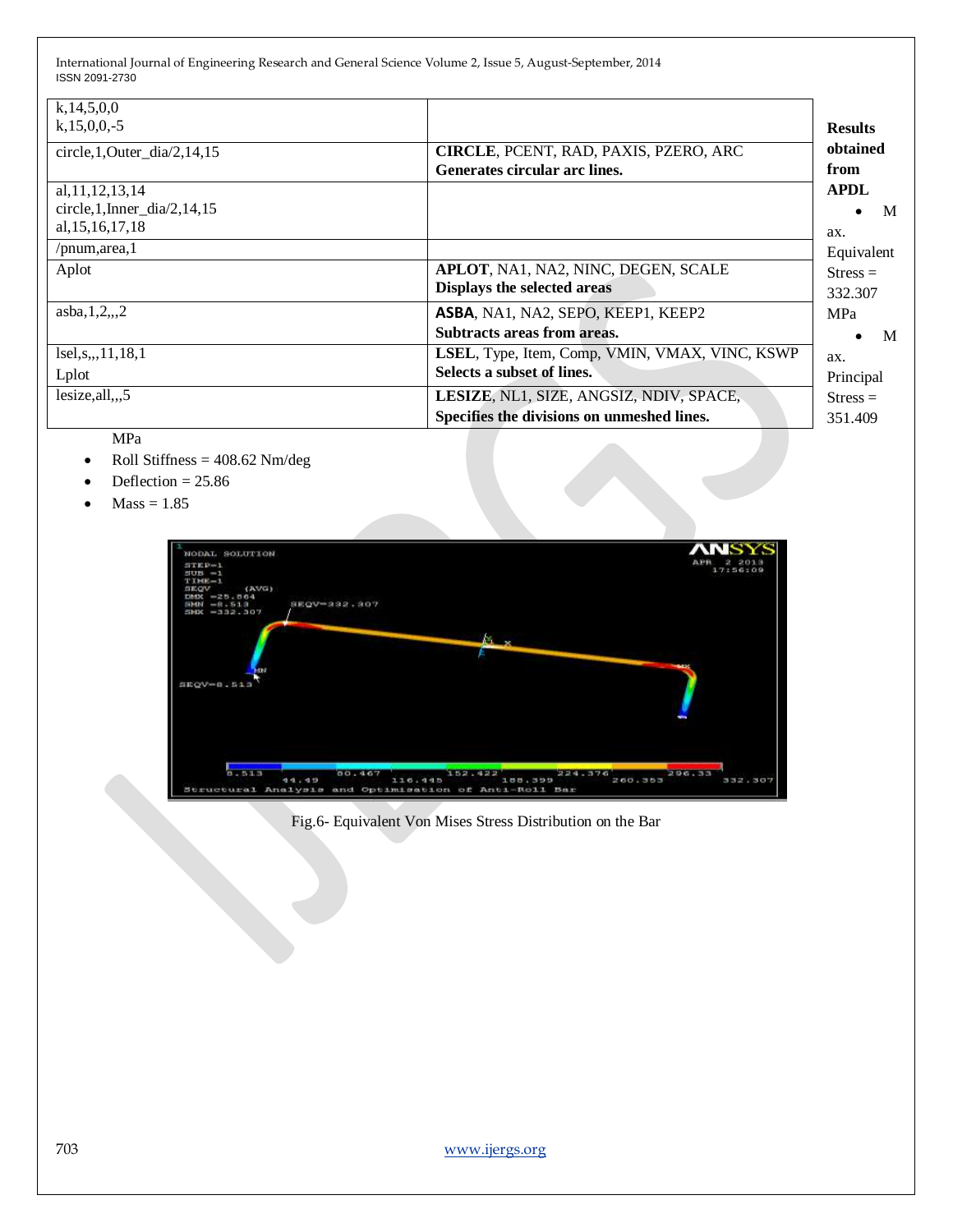

Fig.7- Principal Stress Distribution on the Bar



Fig.8- Deflection of Bar

# **SAMPLE HAND CALCULATIONS OF ANTI-ROLL BAR**

Sample calculations are done considering all the input parameters given below. Design parameters are assigned as follows:

- Cross-section type = Hollow
- Outer radius  $= 10.9$  mm
- Inner radius  $= 8$  mm
- Bushing type  $= 1$  (x movement free)
- Bushing position  $= \pm 400$  mm
- Bushing length  $= 40$  mm
- Bushing Stiffness  $= 1500$  N/mm
- End connection type  $= 1$  (spherical joint)
- $Bar material = SAE 5160$
- E = 206000 N/mm<sup>2</sup>, v= 0.27, Syt= 1200 MPa, Sut = 1400 MPa,  $\rho$  = 7800 kg/m<sup>3</sup>

The automated design software gives the end deflection of the anti-roll bar under a load of 1000 N as: Deflection  $(f_A) = 25.86$  mm

704 [www.ijergs.org](http://www.ijergs.org/)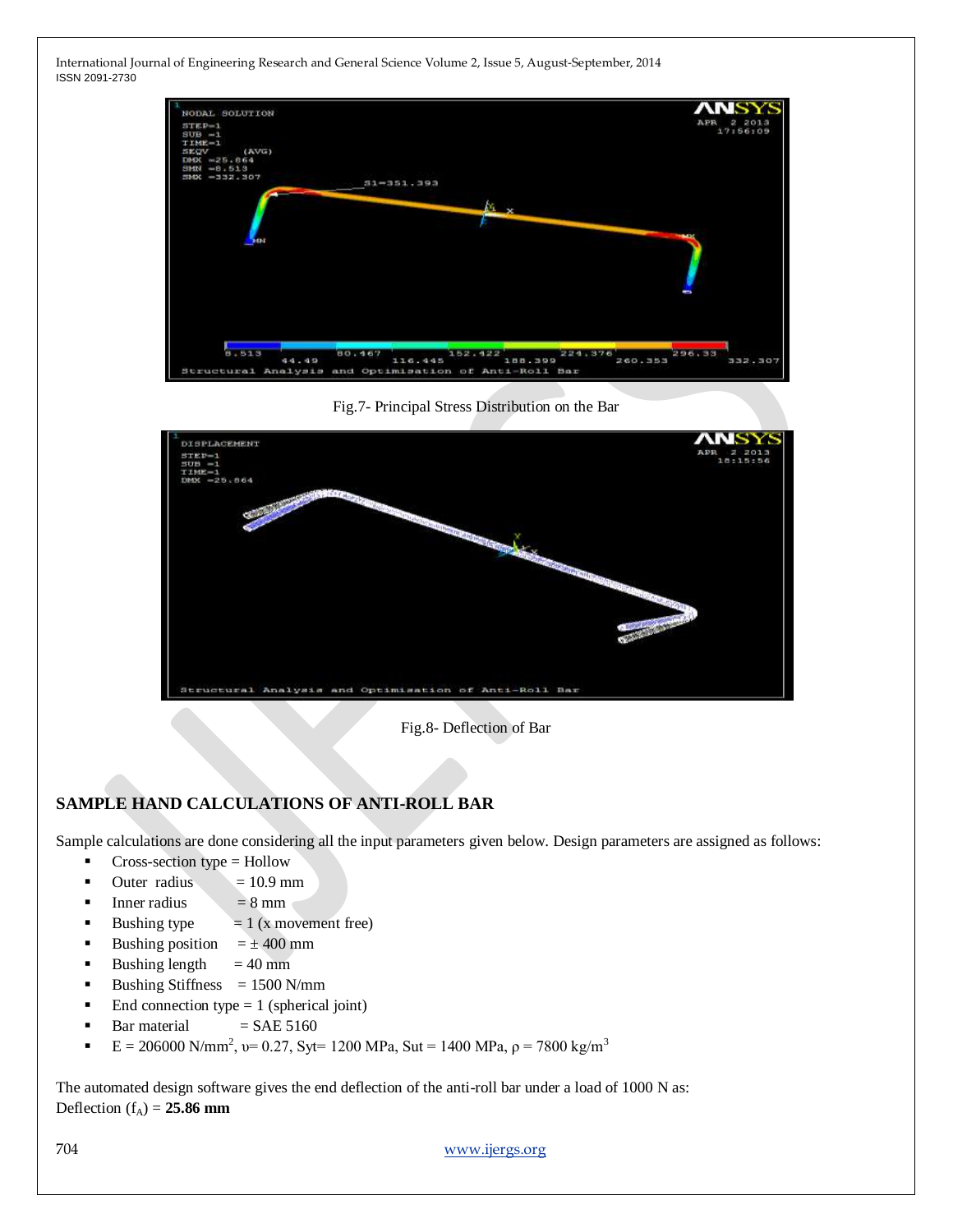Rolling Stiffness (KR)  $=$   $\frac{PL}{PL}$  $\tan^{-1}\left(\frac{\frac{fA}{L}}{2}\right)$ = **408.62** N.m**/deg**

According to the SAE formulations, roll stiffness can be calculated as:-

$$
f_{\rm A} = \frac{1000 \left[ (250^3) - (90^3) + 550 * (160^2) + 4 * (230^2) * 460 \right] * 64}{3 * 206000 * \prod^2 (21.8^\circ 4) - (16^\circ 4)} = 25.96 \textrm{ mm}
$$

**KR** =  $\frac{1000*(1100^2)}{(2.25.00)}$  $\frac{(2*25.96)}{(2*25.96)}$  = 23.296 N.m/rad = 406.59 N.m/deg

There is 0.5 % difference between mathematical and simulation results

## **OPTIMIZATION OF ANTI-ROLL BAR**

The main goal of using Anti-roll bar is to reduce the body roll, for that purpose we need to increase roll stiffness of Anti-roll bar and also we need to reduce the weight of the Anti-roll bar. For improving Anti-roll bar performance optimization is necessary [7]. Optimization is done by trial and error method through 20 results as follows.

| O.D<br>(mm) | I.D<br>(mm) | <b>Bushing</b><br><b>Position</b><br>(mm) | <b>Deflection</b><br>(mm) | <b>Von Mises</b><br><b>Stress Max</b><br>(N/Sq/mm) | <b>Max</b><br>Principal<br><b>Stress</b><br>(N/Sq/mm) | <b>Rolling</b><br><b>Stiffness</b><br>(N.m/deg) | <b>Mass Of</b><br><b>The Bar</b><br>(Kg) |
|-------------|-------------|-------------------------------------------|---------------------------|----------------------------------------------------|-------------------------------------------------------|-------------------------------------------------|------------------------------------------|
| 21.8        | 16          | 300                                       | 27.814                    | 389.636                                            | 351.417                                               | 379.96                                          | 1.85                                     |
| 21.8        | 16          | 350                                       | 26.562                    | 345.562                                            | 351.409                                               | 397.84                                          | 1.85                                     |
| 21.8        | 16          | 390                                       | 25.964                    | 332.270                                            | 351.404                                               | 406.98                                          | 1.85                                     |
| 21.8        | 16          | 400                                       | 25.864                    | 332.307                                            | 351.393                                               | 408.56                                          | 1.86                                     |
| 21.8        | 16          | 420                                       | 25.694                    | 344.59                                             | 351.558                                               | 411.26                                          | 1.85                                     |
| 20          | 16          | 300                                       | 47.575                    | 609.889                                            | 588.642                                               | 222.50                                          | 1.217                                    |
| 20          | 16          | 350                                       | 45.43                     | 540.162                                            | 588.578                                               | 232.96                                          | 1.217                                    |
| 20          | 16          | 390                                       | 44.414                    | 525.67                                             | 588.63                                                | 238.26                                          | 1.217                                    |
| 20          | 16          | 420                                       | 43.945                    | 536.015                                            | 588.60                                                | 240.79                                          | 1.217                                    |
| 20          | 16.5        | 300                                       | 52.58                     | 671.775                                            | 682.968                                               | 201.43                                          | 1.080                                    |
| 20          | 16.5        | 350                                       | 50.23                     | 607.366                                            | 682.79                                                | 210.80                                          | 1.080                                    |
| 20          | 16.5        | 390                                       | 49.104                    | 609.43                                             | 682.77                                                | 215.60                                          | 1.080                                    |
| 20          | 16.5        | 420                                       | 48.58                     | 610.079                                            | 682.98                                                | 217.92                                          | 1.080                                    |
| 21          | 16.5        | 300                                       | 37.26                     | 501.794                                            | 480.978                                               | 283.83                                          | 1.426                                    |
| 21          | 17          | 350                                       | 38.77                     | 489.016                                            | 546.56                                                | 272.80                                          | 1.285                                    |

Table 1: Results obtained for Optimized Anti-Roll Bar